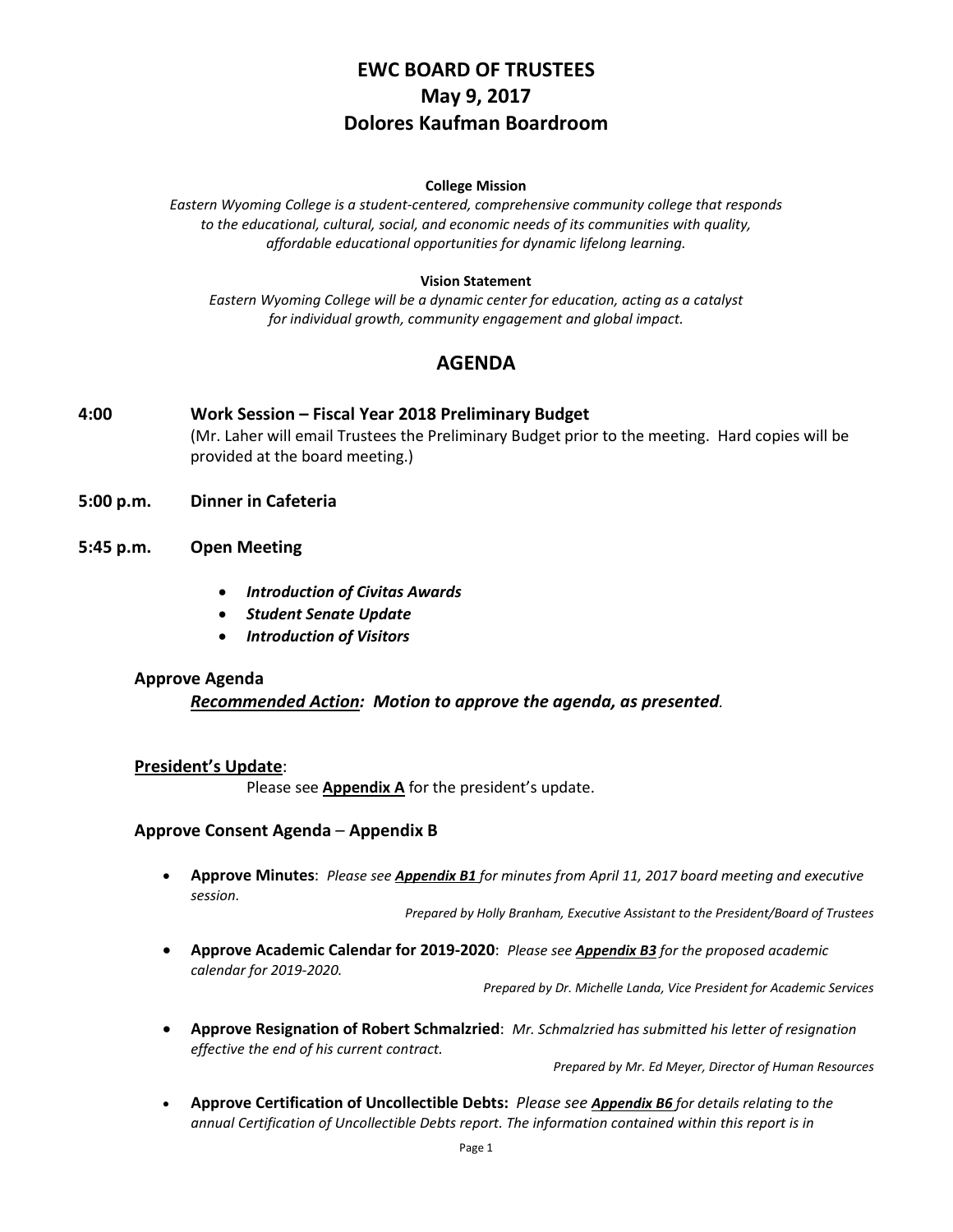*accordance with Wyoming State Statute (16-4-502), as well as Wyoming Community College Commission Policy.* 

*Prepared by Ms. Karen Parriott, Business Office Director*

- **Approve Request for June Public Hearing on Final Budget for FY-2017:** *We are requesting permission to hold our annual budget closeout hearing on June 30 as shown in Appendix B9. As we get closer to the end of the fiscal year, we will be able to determine if transfers between programs will be necessary. The hearing will also offer the public an opportunity to review planned budget authority increases that have occurred over the past year and have been reported to the Board in the monthly financial report. Prepared by Mr. Ron Laher, Vice President for Administrative Services*
- **Approve Request to Schedule Public Hearing for Renewal of the Optional Mill Levy for FY 2018 and FY 2019***: This mill levy, renewable every two years, is essential to continuing college operations and is being recommended within the FY-2018 preliminary budget. The request shown in Appendix B10 is to support the mill levy and permit a public hearing on the matter. Prepared by Mr. Ron Laher, Vice President for Administrative Services*
- **Approve Amendment to Memorandum of Implementation for the Cooperative Agreement between EWC and UW's Eastern Regional Center (ERC):** *The University is proposing this amendment in preparation of consolidating their Torrington educational activities to a single campus location. The amendment documents the room usage that is occurring now and does not adversely impact EWC. We are certainly pleased to be able to accommodate space needs for the ERC. Please see Appendix B11 for details. Prepared by Mr. Ron Laher, Vice President for Administrative Services*
- **Approve Johnson Controls Service Proposal**: *The proposal in Appendix B14 renews the Metasys HVAC controls software and covers a five-year maintenance period at a total contract value of \$44,027. The first year, beginning July 1, 2017, will cost \$8,460 and the annual amount automatically escalates by 2% per year. The initial offer had a 3% cost escalation, which we were able to negotiate down to 2%. Mr. Keith Jarvis recommends approval of the proposed service agreement.*

*Prepared by Mr. Ron Laher, Vice President for Administrative Services*

• **Ratify Covenant of Purpose, Use and Ownership between EWC and USDA**: *Please see Appendix B29. Upon Board ratification, this land covenant will be filed with the Goshen County Clerk's Office. For a period of twenty years, EWC agrees not to sell, transfer, convey, or mortgage the six acre ATEC parcel and will use the site as specified under the Economic Development Administration grant application in consideration of \$1.5 million in federal construction funds for this proposed new Ag facility.*

*Prepared by Mr. Ron Laher, Vice President for Administrative Services*

*Trustees, please feel free to contact Dr. Patterson prior to the board meeting regarding any questions concerning the consent agenda.*

*Recommended Action: Motion to approve the consent agenda, as presented.*

## **Action Items**

### **Approve Financial Report**

Please see **Appendix C** for the written financial report. *Prepared by Mr. Ron Laher, Vice President for Administrative Services*

## *Recommended Action: Motion to approve the financial report, as presented.*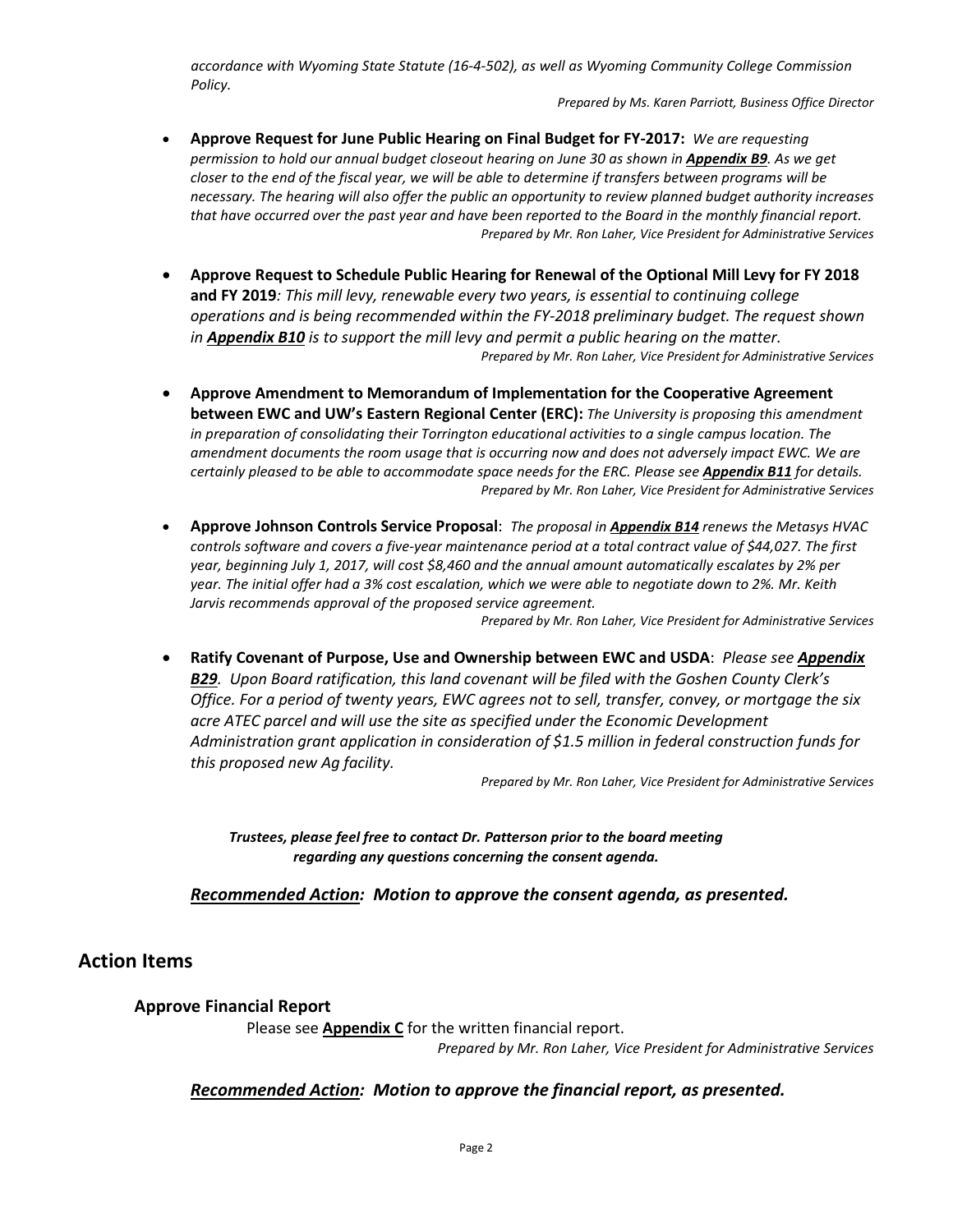## **Approve Preliminary Budget for Fiscal Year 2018**

Mr. Laher will email the Trustees the Preliminary Budget prior to the meeting. Hard copies will be provided at the board meeting.

*Prepared by Mr. Ron Laher, Vice President for Administrative Services*

## *Recommended Action: Motion to approve the Preliminary Budget for FY-18, as presented.*

### **Approve Eastern Wyoming College Student Association/Student Senate Constitution**

The Student Senate is requesting approval of their student association and constitution as presented in **Appendix D**.

*Prepared by Dr. Rex Cogdill, Vice President for Student Services*

#### **Approve Appointment of Fermin De La Torre to Position of Criminal Justice Instructor**

The Board is requested to approve the appointment of Mr. Fermin De La Torre to the position of Criminal Justice instructor. Information concerning Mr. De La Torre's education and experience will be shared at the board meeting.

*Prepared by Mr. Ed Meyer, Director of Human Resources*

## *Recommended Action: Motion to approve the appointment of Fermin De La Torre to the position of Criminal Justice instructor, as presented.*

### **INFORMATION ITEMS**

#### **Academic Services Update**:

Please see **Appendix E** for the Academic Services update. *Prepared by Dr. Michelle Landa, Vice President for Academic Services*

#### **Construction Projects Update**:

Please see **Appendix F** for a list of projects.

*Prepared by Mr. Ron Laher, Vice President for Administrative Services and Mr. Keith Jarvis, Director of Physical Plant*

#### **Faculty Senate Update**:

An update will be provided at the meeting.

*Prepared by Ms. Kate Steinbock, Faculty Senate President*

#### **Human Resources Update**:

Please see **Appendix G** for the December update.

*Prepared by Mr. Edward Meyer, Director of Human Resources*

#### **Institutional Development Update**:

An update will be provided at the meeting.

*Prepared by Mr. John Hansen, Director of Institutional Development*

#### **Staff Alliance Update**:

Please see **Appendix H** for the Staff Alliance Update.

*Prepared by Ms. Kimberly Russell, Staff Alliance President*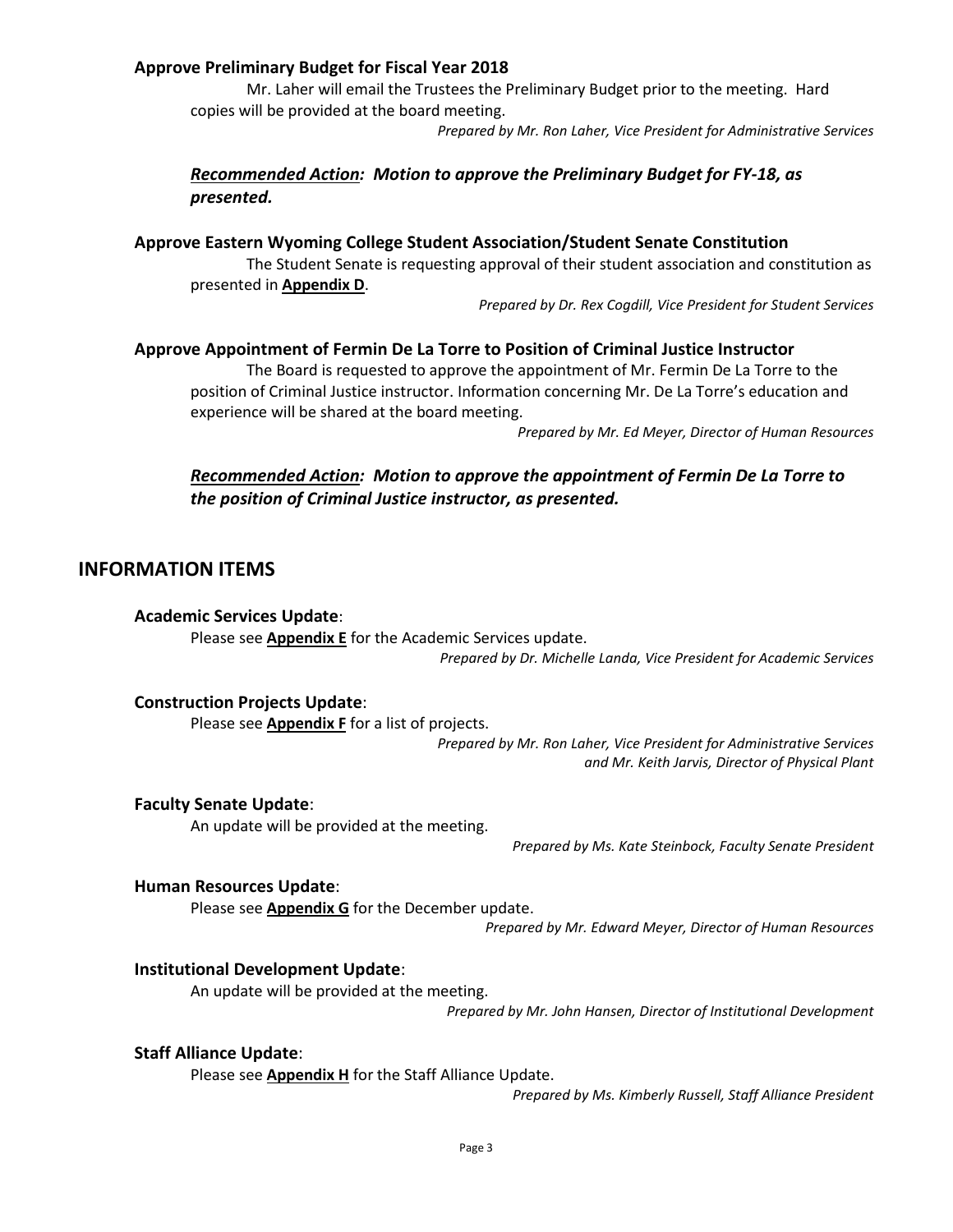## **Student Services Update**:

Please see **Appendix I** for the Student Services update.

*Prepared by Dr. Rex Cogdill, Vice President for Student Services*

### **Revised Administrative Rule**:

Administrative Rule 3.8.4 Tuition Charges for Employees – **Appendix J**

### **NEW Administrative Rule**:

Administrative Rule 3.5.2 Retirement and Resignation of Benefitted Employees – **Appendix K**

### **Trustee Topics**

- May 11 HSEC Graduation, 6:00 p.m., Tebbet Room 131
- **May 12 EWC Commencement, 7:00 p.m., Fine Arts Auditorium** *Trustees please report to the Green Room by 6:30 p.m.*

## **Executive Session – Personnel**

*Recommended Action: Motion to approve adjourning to executive session to discuss personnel.*

## **Adjournment**